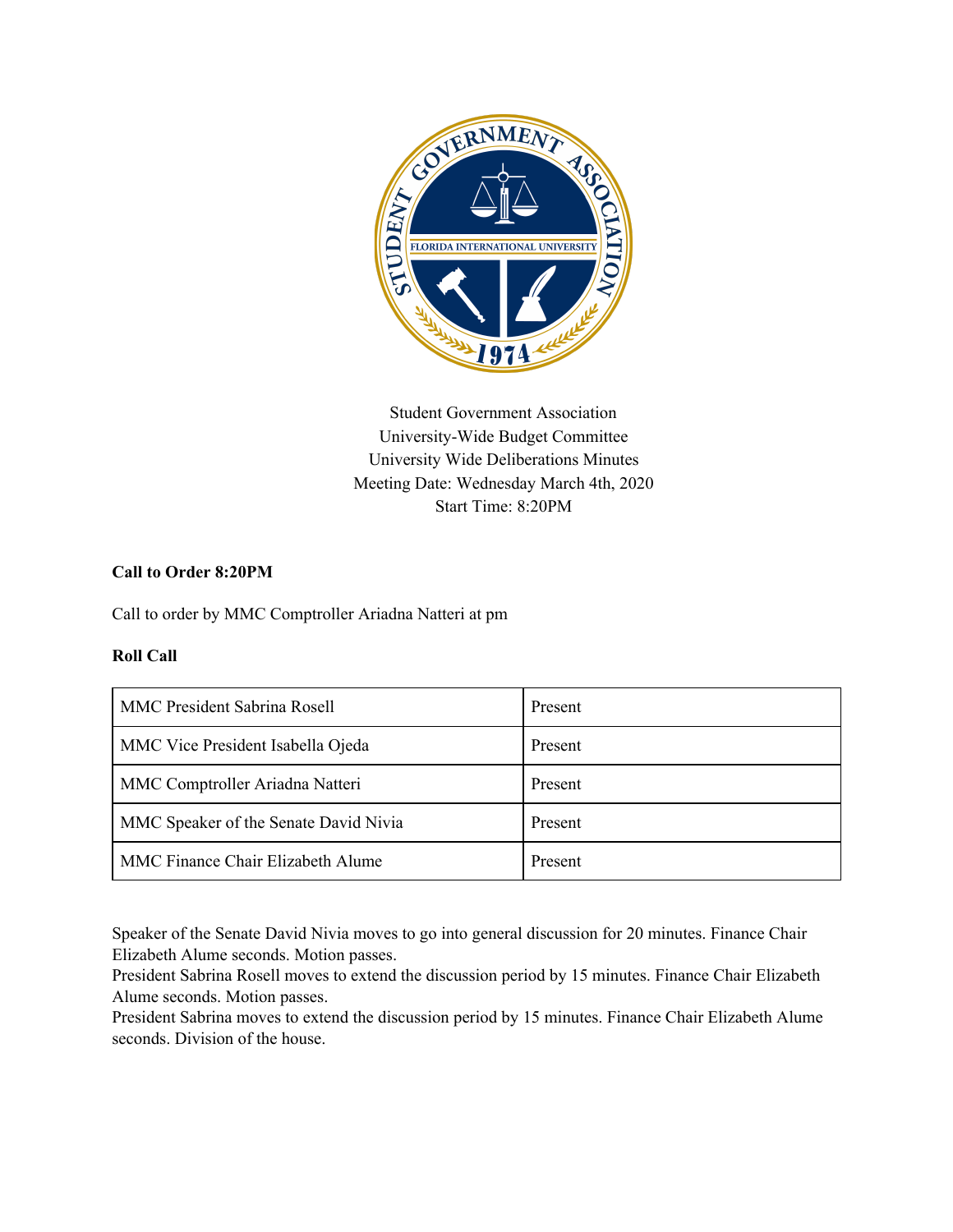### **Roll call**

MMC President Sabrina Rosell - Yay MMC Vice President Isabella Ojeda - Yay MMC Comptroller Ariadna Natteri - Yay MMC Speaker of the Senate David Nivia - Nay MMC Finance Chair Elizabeth Alume - Nay

Point of Personal Privilege for President Sabrina Rosell at 9:18pm; Returned at 9:25pm

Speaker of the Senate David Nivia moves to close the discussion period. Finance Chair Elizabeth Alume seconds. Motion passes.

Speaker of the Senate David Nivia moves for a 5 minute recess. Vice President Isabella seconds. Motion passes.

Comptroller Ariadna Natteri calls this meeting back to order at 9:25pm

### **Roll call**

MMC President Sabrina Rosell - Present MMC Vice President Isabella Ojeda - Present MMC Comptroller Ariadna Natteri - Present MMC Speaker of the Senate David Nivia - Present MMC Finance Chair Elizabeth Alume - Present

Quorum established

Speaker of the Senate David Nivia moves to go into a 5 minute discussion period. President Sabrina Rosell seconds. Motion passes.

President Sabrina Rosell moves to extend the discussion period by 10 minutes. Speaker of the Senate David Nivia seconds. Motion passes.

President Sabrina Rosell moves to extend the discussion period by 15 minutes. Vice President Isabella seconds. Motion passes.

President Sabrina Rosell moves to extend the discussion period by 10 minutes. Speaker of the Senate David Nivia seconds. Motion passes.

President Sabrina Rosell moves to extend the discussion period by 20 minutes. Finance Chair Elizabeth Alume seconds. Motion passes.

President Sabrina Rosell moves to extend the discussion period by 15 minutes. Finance Chair Elizabeth Alume seconds. Motion passes.

President Sabrina Rosell moves to extend the discussion period by 10 minutes. Finance Chair Elizabeth Alume seconds. Motion passes.

Point of Personal Privilege for Finance Chair Elizabeth Alume at 11:05pm; Returned at 11:08pm

President Sabrina Rosell moves to go into voting. Vice President Isabella seconds. Motion passes.

### **Activity and Service Business Office**

• President Sabrina Rosell moves to allocate \$39,926 to the Activity and Service Business Office.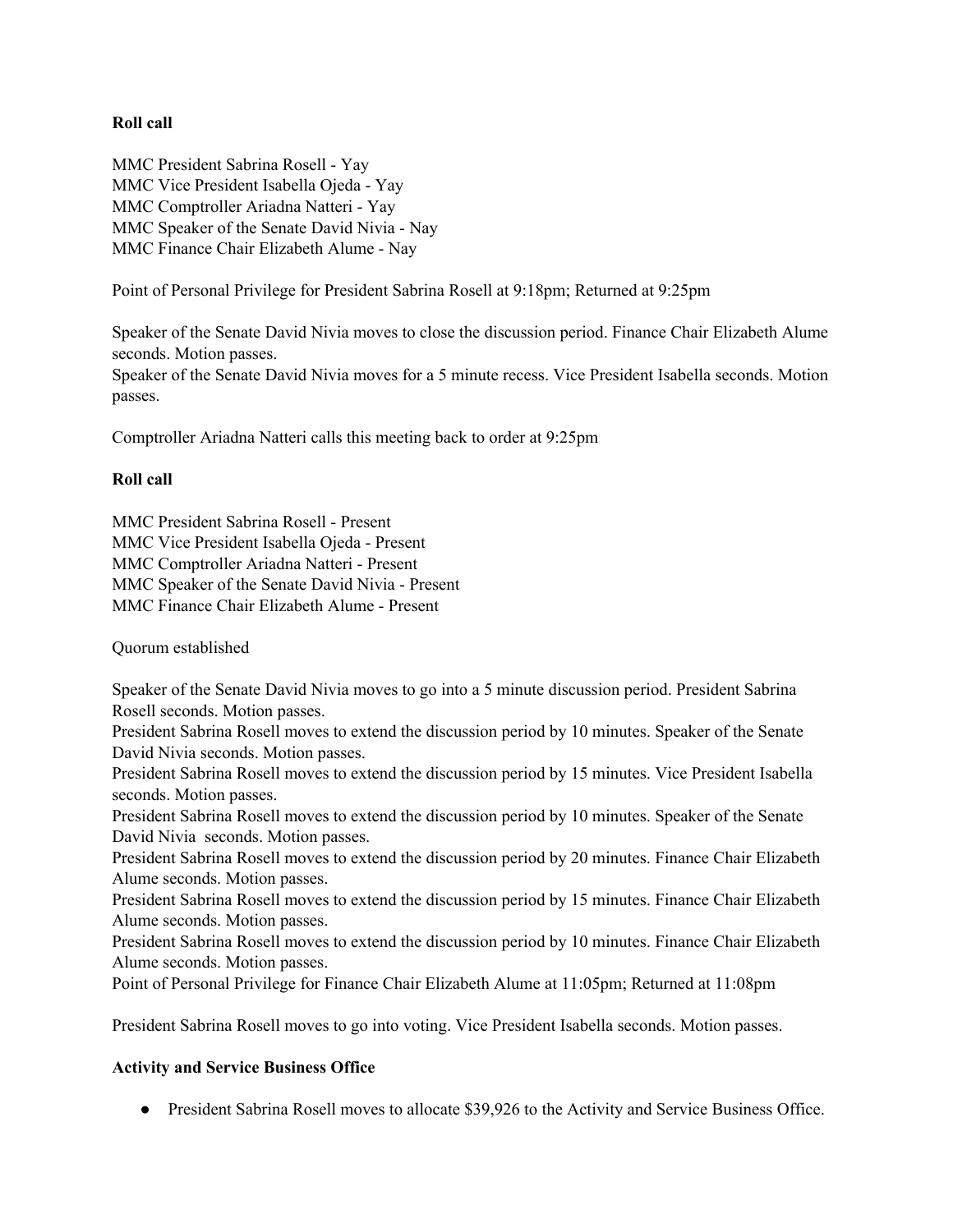Vice President Isabella seconds. Motion passes.

### **Roll call Vote**

MMC President Sabrina Rosell - Yay MMC Vice President Isabella Ojeda - Yay MMC Comptroller Ariadna Natteri - Yay MMC Speaker of the Senate David Nivia - Yay MMC Finance Chair Elizabeth Alume - Yay

Motion passes with 5-0-0; \$39,926 allocated to the Activity and Service Business Office/

### **Society of Civil Engineer**

• President Sabrina Rosell moves to allocate \$0 to the American Society of Civil Engineer. Vice President Isabella seconds. Motion passes.

### **Roll call Vote**

MMC President Sabrina Rosell - Yay MMC Vice President Isabella Ojeda - Yay MMC Comptroller Ariadna Natteri - Yay MMC Speaker of the Senate David Nivia - Yay MMC Finance Chair Elizabeth Alume - Yay

Motion passes with 5-0-0; \$0 allocated to the Society of Civil Engineer

# **Campus Life Base Budget**

● President Sabrina Rosell moves to allocate \$500,000 towards Base budget for Campus Life. Speaker of the Senate Nivia seconds. Motion passes.

### **Roll call Vote**

MMC President Sabrina Rosell - Yay MMC Vice President Isabella Ojeda - Yay MMC Comptroller Ariadna Natteri - Yay MMC Speaker of the Senate David Nivia - Yay MMC Finance Chair Elizabeth Alume - Yay

Motion passes with 5-0-0; \$500,000 allocated towards bae budget for Campus Life.

# **Children's Creative Learning Center**

● President Sabrina Rosell moves to allocate \$80,00 to Children's Creative Learning Center. Speaker of the Senate Nivia seconds. Motion passes.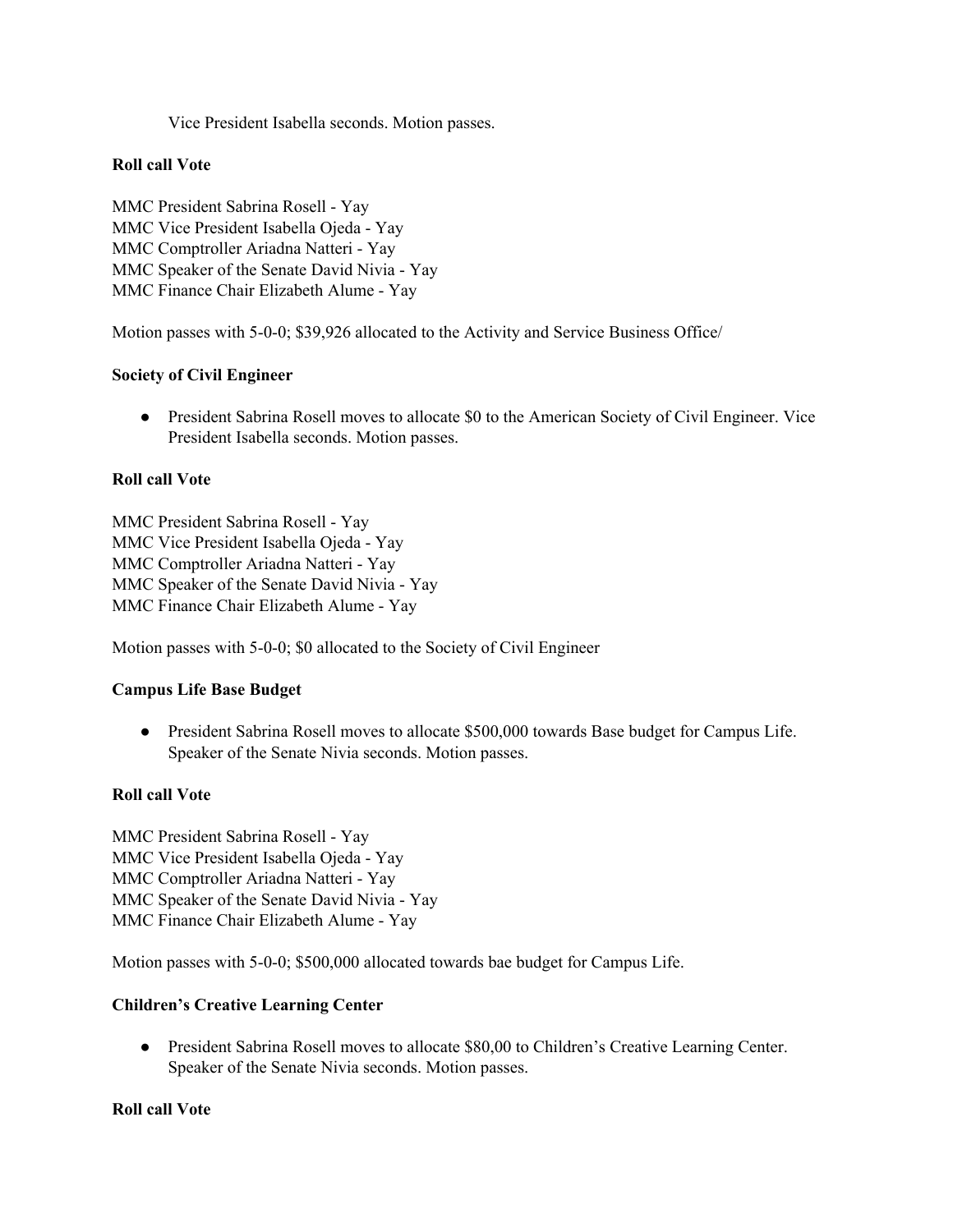MMC President Sabrina Rosell - Yay MMC Vice President Isabella Ojeda - Yay MMC Comptroller Ariadna Natteri - Yay MMC Speaker of the Senate David Nivia - Yay MMC Finance Chair Elizabeth Alume - Yay

Motion passes with 5-0-0; \$80,000 allocated to Children's Creative Learning Center.

### **Council for Student Organizations**

• President Sabrina Rosell moves to allocate \$300,000 to Council for Student Organizations. Speaker of the Senate Nivia seconds. Motion passes.

### **Roll call Vote**

MMC President Sabrina Rosell - Yay MMC Vice President Isabella Ojeda - Yay MMC Comptroller Ariadna Natteri - Yay MMC Speaker of the Senate David Nivia - Yay MMC Finance Chair Elizabeth Alume - Yay

Motion passes with 5-0-0; \$300,000 allocated to Council for Student Organizations.

• President Sabrina Rosell moves to proviso that the Council for Student Organizations will host a club fair at the Engineering Campus. Finance Chair Elizabeth Alume seconds. Motion passes.

# **Roll call Vote**

MMC President Sabrina Rosell - Yay MMC Vice President Isabella Ojeda - Yay MMC Comptroller Ariadna Natteri - Yay MMC Speaker of the Senate David Nivia - Yay MMC Finance Chair Elizabeth Alume - Yay

Proviso passes with 5-0-0

President Sabrina Rosell moves to proviso that states any unused balance to be carried forward to the next fiscal year. Due to budget constraints of 2020-2021 budget cycle. Speaker of the Senate David Nivia seconds. Motion passes.

### **Roll call Vote**

MMC President Sabrina Rosell - Yay MMC Vice President Isabella Ojeda - Yay MMC Comptroller Ariadna Natteri - Yay MMC Speaker of the Senate David Nivia - Yay MMC Finance Chair Elizabeth Alume - Yay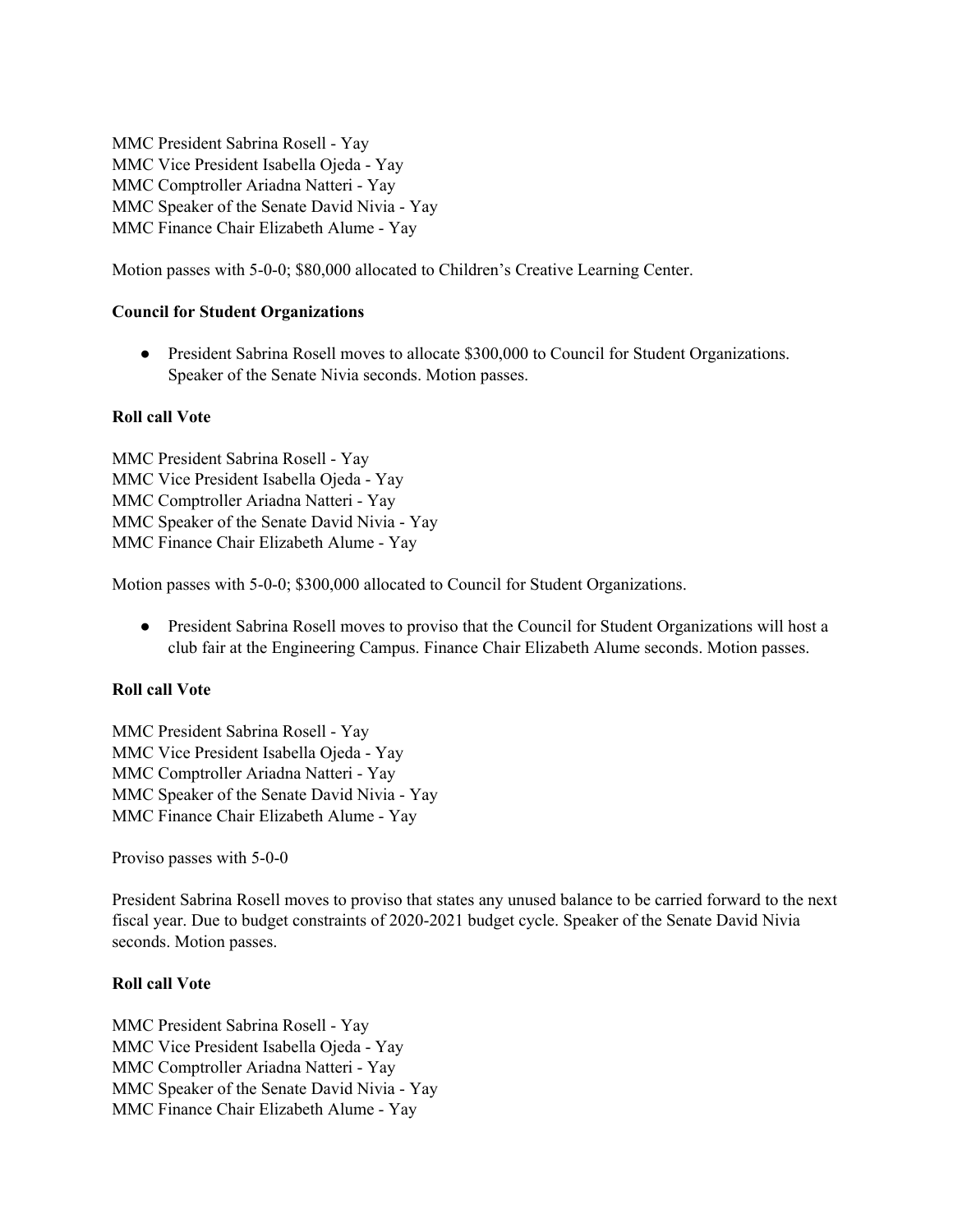Proviso passes with 5-0-0

# **Fraternity and Sorority Life**

• President Sabrina Rosell moves to allocate \$140,000 to Fraternity and Sorority Life. Speaker of the Senate David Nivia seconds. Motion passes.

# **Roll call Vote**

MMC President Sabrina Rosell - Yay MMC Vice President Isabella Ojeda - Yay MMC Comptroller Ariadna Natteri - Yay MMC Speaker of the Senate David Nivia - Yay MMC Finance Chair Elizabeth Alume - Yay

Motion passes with 5-0-0; \$140,000 allocated to Fraternity and Sorority Life.

# **Honors College**

● Speaker of the Senate David Nivia moves to allocate \$8,905 to the Honors College. President Sabrina Rosell seconds. Motion passes.

# **Roll call Vote**

MMC President Sabrina Rosell - Yay MMC Vice President Isabella Ojeda - Yay MMC Comptroller Ariadna Natteri - Yay MMC Speaker of the Senate David Nivia - Yay MMC Finance Chair Elizabeth Alume - Yay

Motion passes with 5-0-0; \$8,905 allocated to the Honors College.

### **Medical Student Council**

● President Sabrina Rosell moves to allocate \$87,000 to the Medical Student Council. Speaker of the Senate David Nivia seconds. Motion passes.

### **Roll call Vote**

MMC President Sabrina Rosell - Yay MMC Vice President Isabella Ojeda - Yay MMC Comptroller Ariadna Natteri - Yay MMC Speaker of the Senate David Nivia - Yay MMC Finance Chair Elizabeth Alume - Yay

Motion passes with 5-0-0; \$87,000 allocated to the Medical Student Council

### **Model United Nations**

• President Sabrina Rosell moves to allocate \$140,000 to Model United Nations. Speaker of the Senate David Nivia seconds. Motion passes.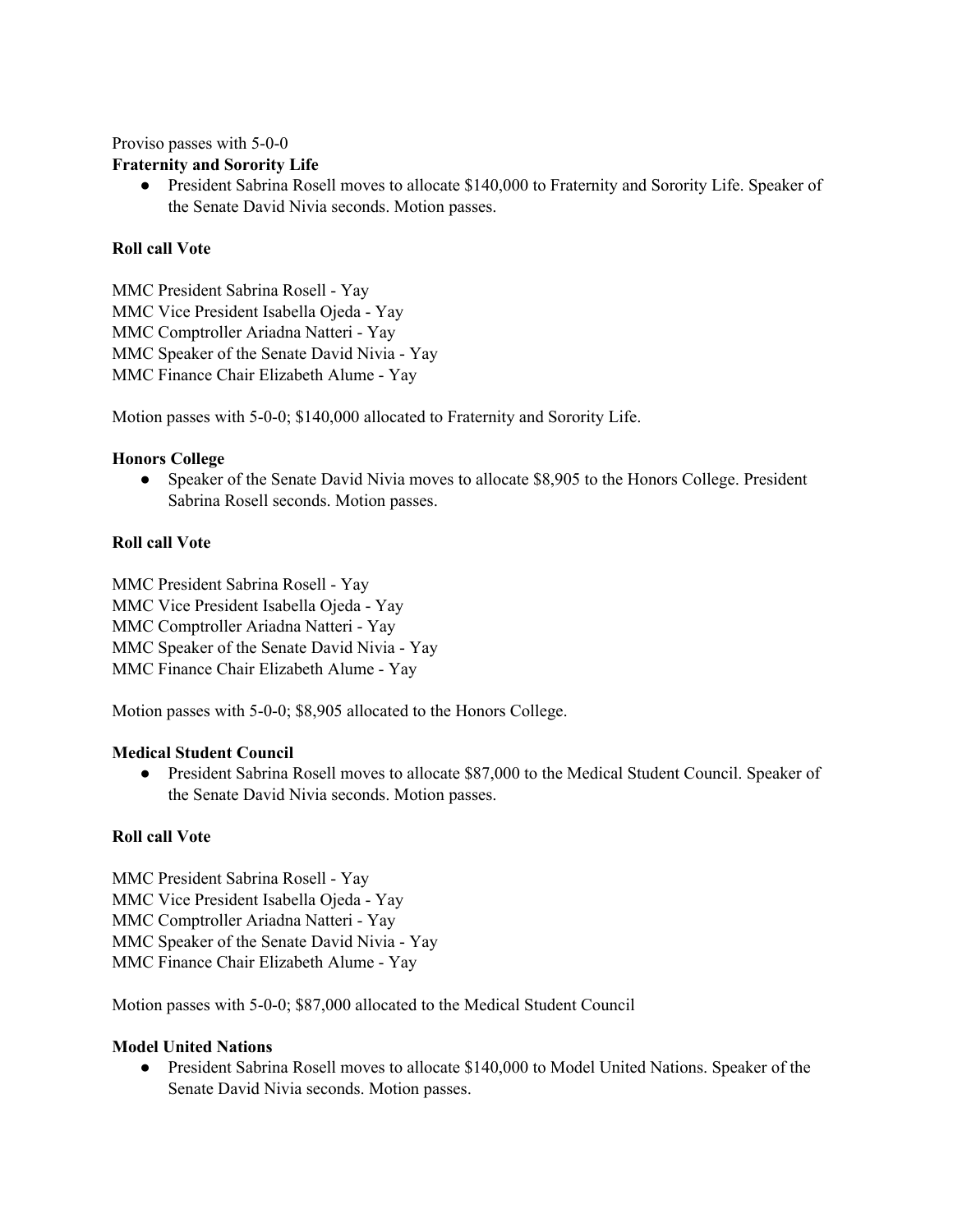### **Roll call Vote**

MMC President Sabrina Rosell - Yay MMC Vice President Isabella Ojeda - Yay MMC Comptroller Ariadna Natteri - Yay MMC Speaker of the Senate David Nivia - Yay MMC Finance Chair Elizabeth Alume - Yay

Motion passes with 5-0-0; \$140,000 allocated to Model United Nations.

### **MultiFaith Council**

• President Sabrina Rosell moves to allocate \$5,486 to MultiFaith. Speaker of the Senate David Nivia seconds. Motion passes.

### **Roll call Vote**

MMC President Sabrina Rosell - Yay MMC Vice President Isabella Ojeda - Yay MMC Comptroller Ariadna Natteri - Yay MMC Speaker of the Senate David Nivia - Yay MMC Finance Chair Elizabeth Alume - Yay

Motion passes with 5-0-0; \$5,486 allocated to the MultiFaith Council

### **Residence Hall Association**

• President Sabrina Rosell moves to allocate \$30,000 to the Residence Hall Association. Speaker of the Senate Nivia seconds. Motion passes.

# **Roll call Vote**

MMC President Sabrina Rosell - Yay MMC Vice President Isabella Ojeda - Yay MMC Comptroller Ariadna Natteri - Yay MMC Speaker of the Senate David Nivia - Yay MMC Finance Chair Elizabeth Alume - Yay

Motion passes with 5-0-0; \$30,000 allocated to the Residence Hall Association

Speaker of the Senate David Nivia moves to add proviso that states: More outreach with SGA, councils, and housing. Allocation cannot be used for travel. Finance Chair Elizabeth Alume seconds. Motion passes.

### **Roll call Vote**

MMC President Sabrina Rosell - Yay MMC Vice President Isabella Ojeda - Yay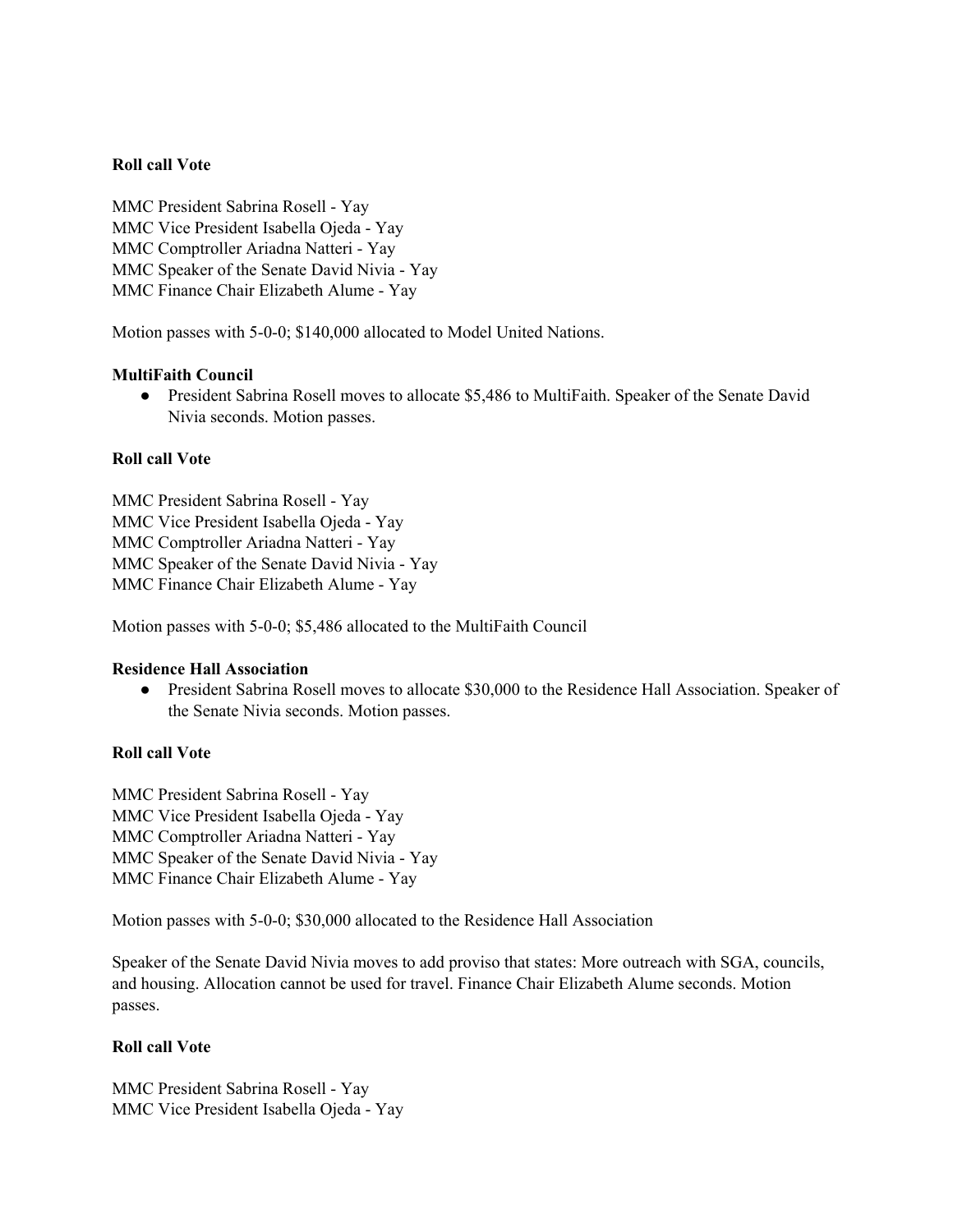MMC Comptroller Ariadna Natteri - Yay MMC Speaker of the Senate David Nivia - Yay MMC Finance Chair Elizabeth Alume - Yay

Proviso passes with 5-0-0-

#### **Student Bar Association**

• Speaker of the Senate David Nivia moves to allocate \$70,000 to the Student Bar Association. President Sabrina Rosell seconds. Motion passes.

### **Roll call Vote**

MMC President Sabrina Rosell - Yay MMC Vice President Isabella Ojeda - Yay MMC Comptroller Ariadna Natteri - Yay MMC Speaker of the Senate David Nivia - Yay MMC Finance Chair Elizabeth Alume - Yay

Motion passes with 5-0-0; \$70,000 allocated to the Student Bar Association.

### **SGC MMC**

● **Discretionary President/Vice President Comptroller line item** President Sabrina Rosell moves to allocate \$6,000 to discretionary president/vice president, comptroller line item. Speaker of the Senate David Nivia seconds. Motion passes

#### **Roll call Vote**

MMC President Sabrina Rosell - Yay MMC Vice President Isabella Ojeda - Yay MMC Comptroller Ariadna Natteri - Yay MMC Speaker of the Senate David Nivia - Yay MMC Finance Chair Elizabeth Alume - Yay

Motion passes with 5-0-0; \$6,000 allocated to the discretionary president/vice president, comptroller line item

#### **Contingency line item**

• Speaker of the Senate David Nivia moves to allocate \$10,000 to the contingency line item. President Sabrina Rosell seconds. Motion passes

### **Roll call Vote**

MMC President Sabrina Rosell - Yay MMC Vice President Isabella Ojeda - Yay MMC Comptroller Ariadna Natteri - Yay MMC Speaker of the Senate David Nivia - Yay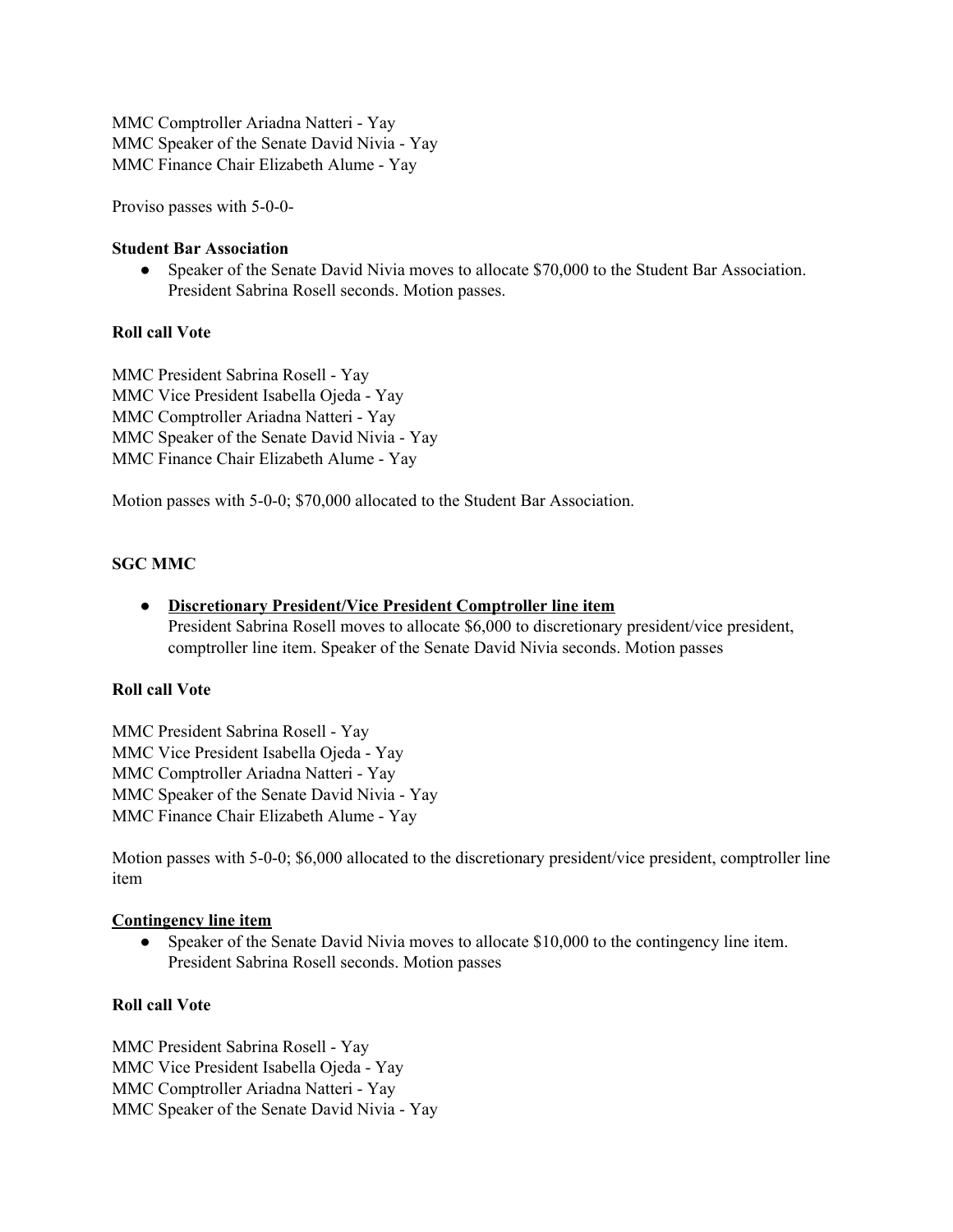MMC Finance Chair Elizabeth Alume - Yay

Motion passes with 5-0-0; \$10,000 allocated to the contingency line item.

### **Cram jam/Recharge for Finals line item**

• Speaker of the Senate David Nivia moves to allocate \$52,307 to the cram jam/recharge for finals line item. President Sabrina Rosell seconds. Motion passes.

# **Roll call Vote**

MMC President Sabrina Rosell - Yay MMC Vice President Isabella Ojeda - Yay MMC Comptroller Ariadna Natteri - Yay MMC Speaker of the Senate David Nivia - Yay MMC Finance Chair Elizabeth Alume - Yay

Motion passes with 5-0-0; \$52,307 allocated to the cram jam/recharge for finals line item.

### **Emoluments line item**

● President Sabrina Rosell moves to allocate \$99,150 to the emoluments line item. Speaker of the Senate David Nivia seconds. Motion passes.

### **Roll call Vote**

MMC President Sabrina Rosell - Yay MMC Vice President Isabella Ojeda - Yay MMC Comptroller Ariadna Natteri - Yay MMC Speaker of the Senate David Nivia - Yay MMC Finance Chair Elizabeth Alume - Yay

Motion passes with 5-0-0; \$99,150 allocated to the emoluments line item

### **Executive Branch line item**

• President Sabrina Rosell moves to allocate \$4,000 to the executive branch line item. Speaker of the Senate Nivia seconds. Motion passes.

# **Roll call Vote**

MMC President Sabrina Rosell - Yay MMC Vice President Isabella Ojeda - Yay MMC Comptroller Ariadna Natteri - Yay MMC Speaker of the Senate David Nivia - Yay MMC Finance Chair Elizabeth Alume - Yay

Motion passes with 5-0-0; \$4,000 allocated to the executive branch line item.

### **Finance Committee line item**

• Speaker of the Senate moves to allocate \$55,000 to the finance committee line item. Finance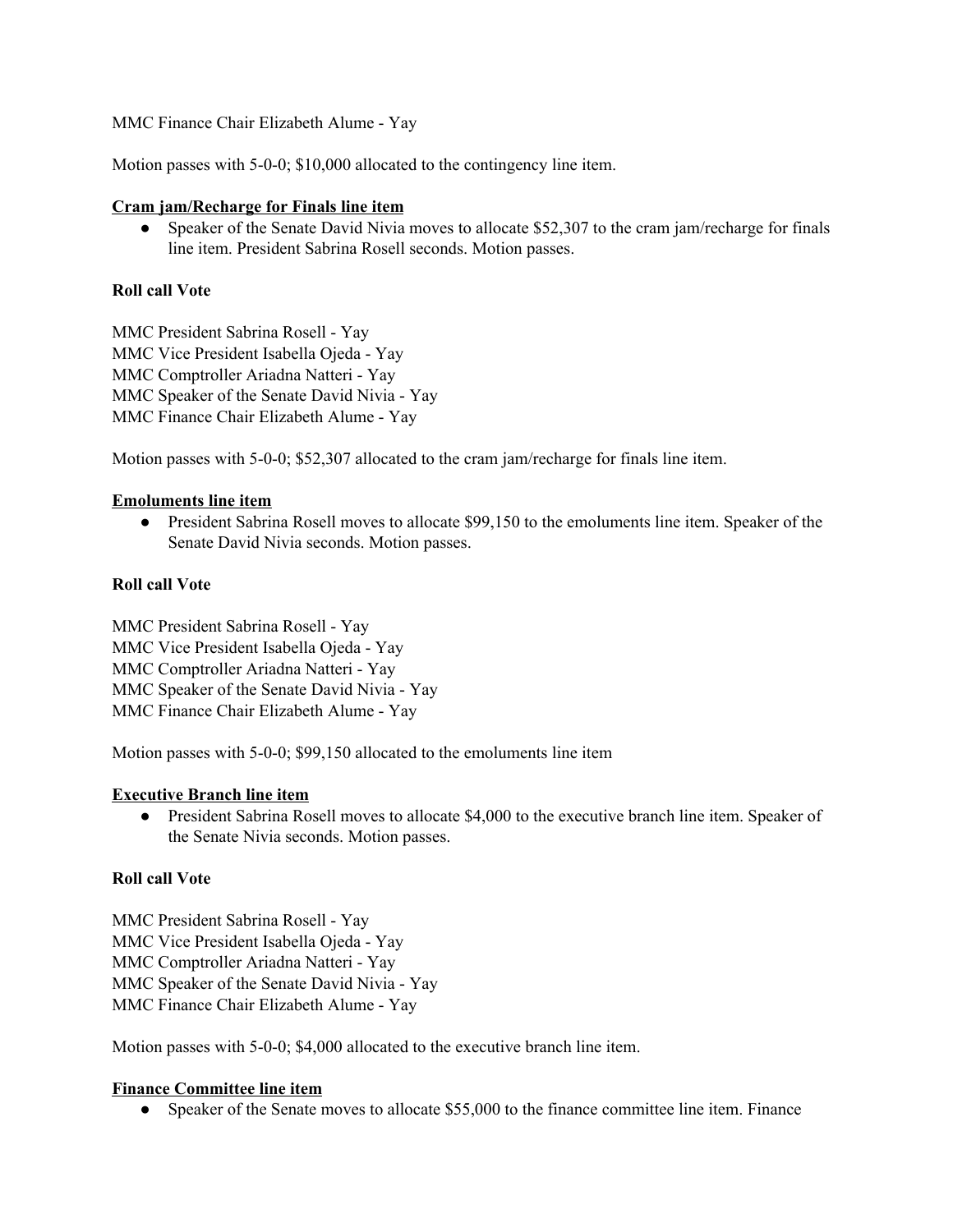Chair Elizabeth Alume seconds. Motion passes.

### **Roll call Vote**

MMC President Sabrina Rosell - Yay MMC Vice President Isabella Ojeda - Yay MMC Comptroller Ariadna Natteri - Yay MMC Speaker of the Senate David Nivia - Yay MMC Finance Chair Elizabeth Alume - Yay

Motion passes with 5-0-0; \$55,000 allocated to the finance committee line item.

#### **Convocation Shirts line item**

● President Sabrina Rosell moves to allocate \$7,000 to convocation shirts line item. Speaker of the Senate David Nivia seconds. Motion passes.

### **Roll call Vote**

MMC President Sabrina Rosell - Yay MMC Vice President Isabella Ojeda - Yay MMC Comptroller Ariadna Natteri - Yay MMC Speaker of the Senate David Nivia - Yay MMC Finance Chair Elizabeth Alume - Yay

Motion passes with 5-0-0; \$7,000 allocated to convocation shirts line item

### **Governmental Relations line item**

● President Sabrina Rosell moves to allocate \$7,500 to the governmental relations line item. Speaker of the Senate David Nivia seconds. Motion passes.

### **Roll call Vote**

MMC President Sabrina Rosell - Yay MMC Vice President Isabella Ojeda - Yay MMC Comptroller Ariadna Natteri - Yay MMC Speaker of the Senate David Nivia - Yay MMC Finance Chair Elizabeth Alume - Yay

Motion passes with 5-0-0; \$7,500 to the governmental line item.

### **Legislative Branch Line Item**

• Speaker of the Senate David Nivia moves to allocate \$55,000 to the legislative branch line item. Finance Chair Elizabeth Alume seconds. Motion passes.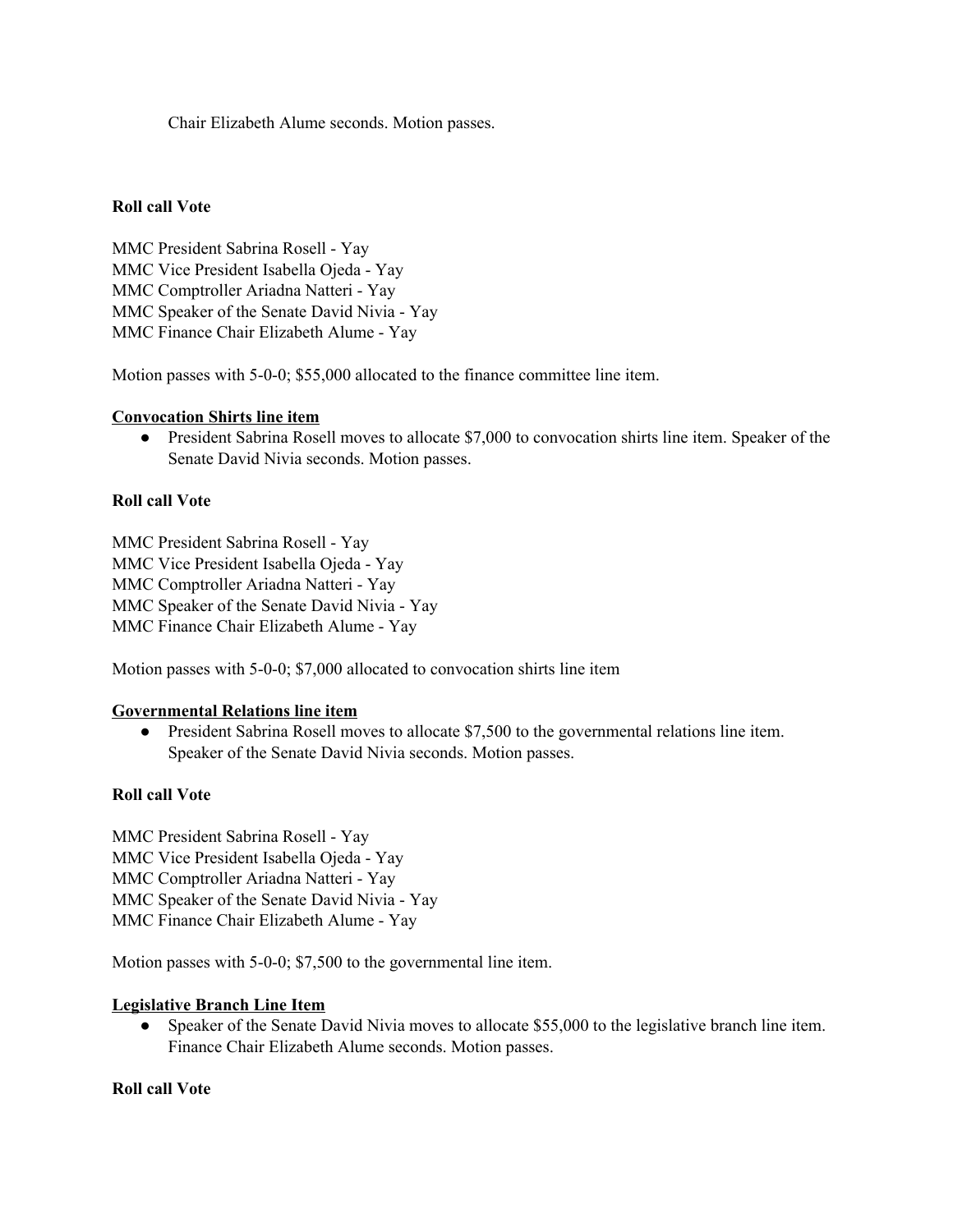MMC President Sabrina Rosell - Yay MMC Vice President Isabella Ojeda - Yay MMC Comptroller Ariadna Natteri - Yay MMC Speaker of the Senate David Nivia - Yay MMC Finance Chair Elizabeth Alume - Yay

Motion passes with 5-0-0; \$55,000 allocated to the legislative branch line item.

# **Marketing Line Item**

• Speaker of the Senate David Nivia moves to allocate \$7,000 to the marketing line item. President Sabrina Rosell seconds. Motion passes.

### **Roll call Vote**

MMC President Sabrina Rosell - Yay MMC Vice President Isabella Ojeda - Yay MMC Comptroller Ariadna Natteri - Yay MMC Speaker of the Senate David Nivia - Yay MMC Finance Chair Elizabeth Alume - Yay

Motion passes with 5-0-0; \$7,000 allocated to the marketing line item.

### **SGA Banquet/Reception Line Item**

• Speaker of the Senate David Nivia moves to allocate \$2,000 to the SGA banquet/reception line item. President Sabrina Rosell seconds. Motion passes.

### **Roll call Vote**

MMC President Sabrina Rosell - Yay MMC Vice President Isabella Ojeda - Yay MMC Comptroller Ariadna Natteri - Yay MMC Speaker of the Senate David Nivia - Yay MMC Finance Chair Elizabeth Alume - Yay

Motion passes with 5-0-0; \$2,000 allocated to the SGA banquet/reception line item

### **Travel Line Item**

• President Sabrina Rosell moves to allocate \$14,871 to the travel line item. Speaker of the Senate David Nivia seconds. Motion passes

### **Roll call Vote**

MMC President Sabrina Rosell - Yay MMC Vice President Isabella Ojeda - Yay MMC Comptroller Ariadna Natteri - Yay MMC Speaker of the Senate David Nivia - Yay MMC Finance Chair Elizabeth Alume - Yay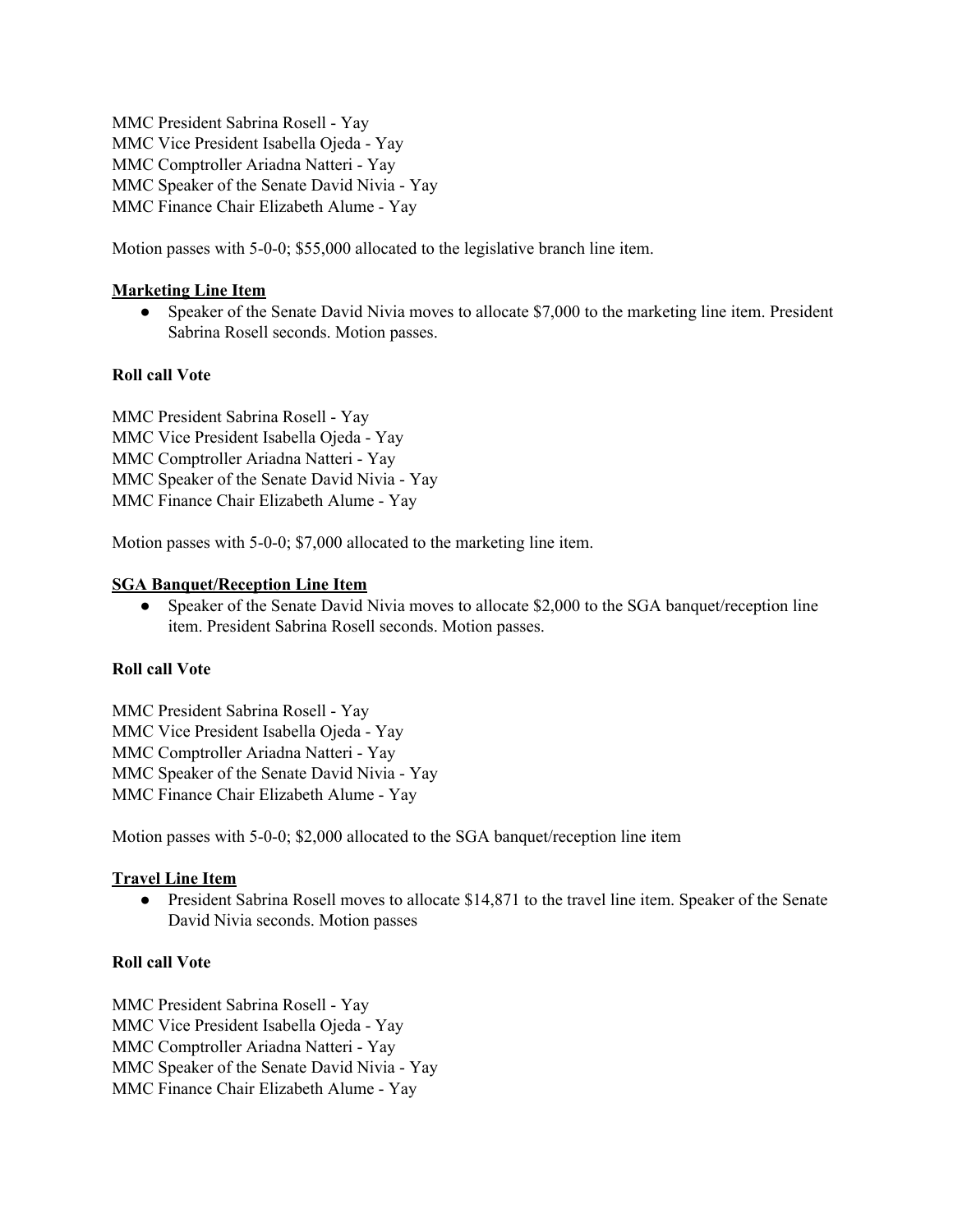Motion passes with 5-0-0; \$14,871 allocated to the travel line item.

### **University Bookstore/Blanket/Blue Books Line Item**

• President Sabrina Rosell moves to allocate \$3,000 to the University bookstore/blanket/blue books line item. Speaker of the Senate David Nivia seconds. Motion passes.

# **Roll call Vote**

MMC President Sabrina Rosell - Yay MMC Vice President Isabella Ojeda - Yay MMC Comptroller Ariadna Natteri - Yay MMC Speaker of the Senate David Nivia - Yay MMC Finance Chair Elizabeth Alume - Yay

Motion passes with 5-0-0; \$3,000 allocated to the University bookstore/blanket/blue books line item.

# **Veterans Affairs Line Item**

● Speaker of the Senate David Nivia moves to allocate \$2,000 to the veterans affairs line item. President Sabrina Rosell seconds. Motion passes.

### **Roll call Vote**

MMC President Sabrina Rosell - Yay MMC Vice President Isabella Ojeda - Yay MMC Comptroller Ariadna Natteri - Yay MMC Speaker of the Senate David Nivia - Yay MMC Finance Chair Elizabeth Alume - Yay

Motion passes with 5-0-0; \$2,000 allocated to the veterans affairs line item.

# **Environmental Affairs Line Item**

● President Sabrina Rosell moves to allocate \$2,000 to the environmental affairs line item. Speaker of the Senate David Nivia seconds.

# **Roll call Vote**

MMC President Sabrina Rosell - Yay MMC Vice President Isabella Ojeda - Yay MMC Comptroller Ariadna Natteri - Yay MMC Speaker of the Senate David Nivia - Yay MMC Finance Chair Elizabeth Alume - Yay

Motion passes with 5-0-0; \$2,000 allocated to the environmental affairs line item

### **Graduate and Professional Student Committee Line Item**

• Finance Chair Elizabeth Alume moves to allocate \$300,000 to the graduate and professional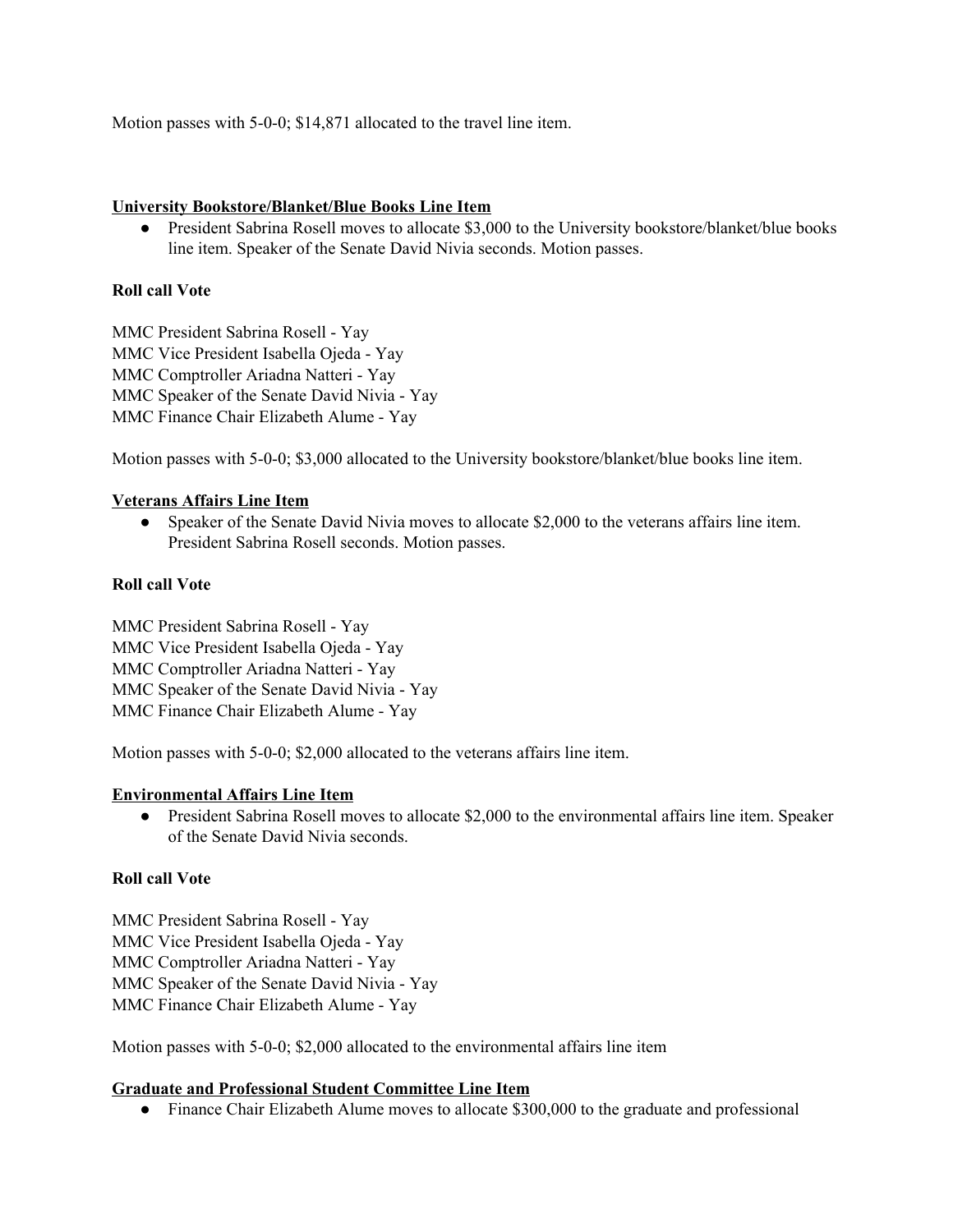student committee line item. Vice President Isabella seconds. Motion passes.

### **Roll call Vote**

MMC President Sabrina Rosell - Yay MMC Vice President Isabella Ojeda - Yay MMC Comptroller Ariadna Natteri - Yay MMC Speaker of the Senate David Nivia - Yay MMC Finance Chair Elizabeth Alume - Yay

Motion passes with 5-0-0; \$300,000 allocated to the graduate and professional student committee line item.

### **Panther Rage Committee Line Item**

● President Sabrina Rosell moves to allocate \$7,000 to the panther rage committee line item. Finance Chair Elizabeth Alume seconds. Motion passes.

# **Roll call Vote**

MMC President Sabrina Rosell - Yay MMC Vice President Isabella Ojeda - Yay MMC Comptroller Ariadna Natteri - Yay MMC Speaker of the Senate David Nivia - Yay MMC Finance Chair Elizabeth Alume - Yay

Motion passes with 5-0-0; \$7,000 allocated to the panther rage committee line item.

### **Special Project line item**

• Speaker of the Senate David Nivia moves to allocate \$14,321 to the special project line item. President Sabrina Rosell seconds. Motion passes.

# **Roll call Vote**

MMC President Sabrina Rosell - Yay MMC Vice President Isabella Ojeda - Yay MMC Comptroller Ariadna Natteri - Yay MMC Speaker of the Senate David Nivia - Yay MMC Finance Chair Elizabeth Alume - Yay

Motion passes with 5-0-0; \$14,321 allocated to the special project line item

• President Rosell moves to allocate \$12,321 to special projects line item. Finance Chiar Elizabeth Alume seconds. Motion passes.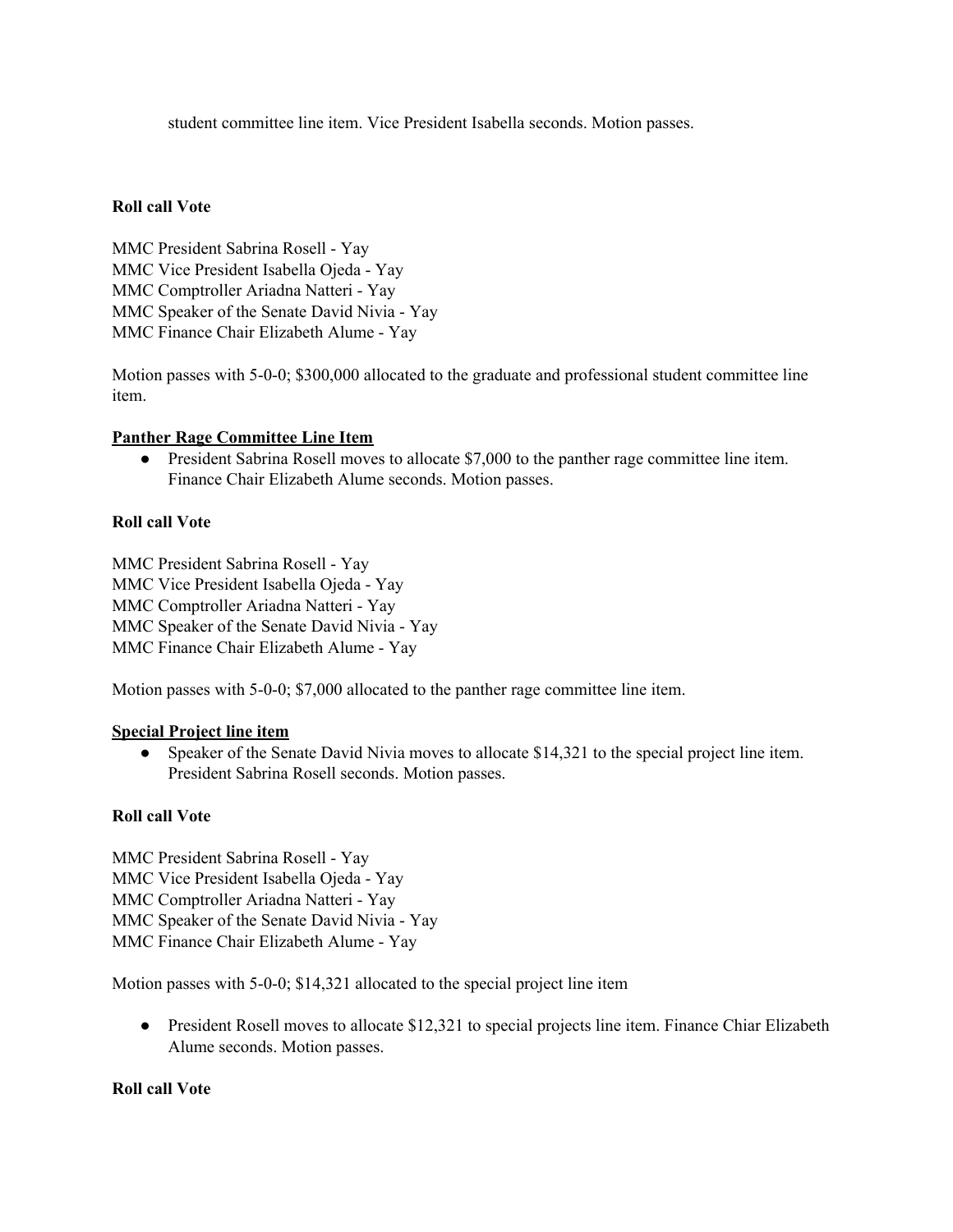MMC President Sabrina Rosell - Yay MMC Vice President Isabella Ojeda - Yay MMC Comptroller Ariadna Natteri - Nay MMC Speaker of the Senate David Nivia - Yay MMC Finance Chair Elizabeth Alume - Yay Motion passes with 4-1-0; \$12,321 allocated to special projects line item.

### **Engineering Liaison Line Item**

● President Sabrina Rosell moves to allocate \$42,000 to the engineering liaison line item. Finance Chair Elizabeth Alume seconds. Motion passes.

### **Roll call Vote**

MMC President Sabrina Rosell - Yay MMC Vice President Isabella Ojeda - Yay MMC Comptroller Ariadna Natteri - Yay MMC Speaker of the Senate David Nivia - Yay MMC Finance Chair Elizabeth Alume - Abstain, I am an engineering student

Motion passes with 4-0-1; \$42,000 allocated to the engineering liaison line item.

### **University Scholarships Line Item**

● President Sabrina Rosell moves to allocate \$4,500 to the University scholarship line item. Speaker of the Senate David Nivia seconds. Motion passes.

### **Roll call Vote**

MMC President Sabrina Rosell - Yay MMC Vice President Isabella Ojeda - Yay MMC Comptroller Ariadna Natteri - Yay MMC Speaker of the Senate David Nivia - Yay MMC Finance Chair Elizabeth Alume - Yay

Motion passes with 5-0-0; \$4,500 allocated to the University scholarship line item.

### **Affinity Programs Line Item**

• President Sabrina Rosell moves to allocate \$4,000 to the affinity programs line item. Speaker of the Senate David Nivia seconds. Motion passes.

### **Roll call Vote**

MMC President Sabrina Rosell - Yay MMC Vice President Isabella Ojeda - Yay MMC Comptroller Ariadna Natteri - Yay MMC Speaker of the Senate David Nivia - Yay MMC Finance Chair Elizabeth Alume - Yay

Motion passes with 5-0-0; \$4,000 allocated to the affinity program line item.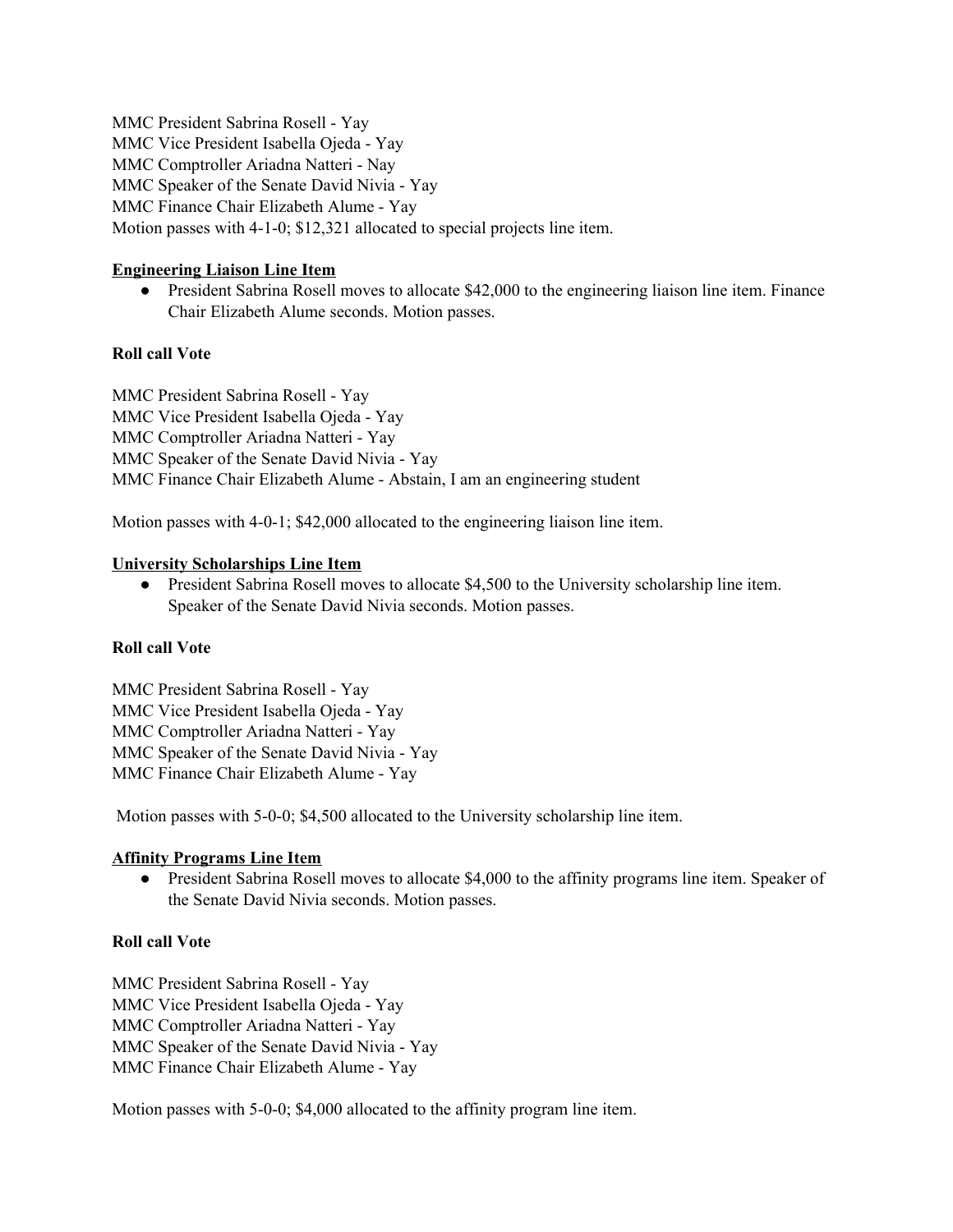### **Medallion/Stoles Line Item**

● President Sabrina Rosell moves to allocate \$1,000 to the medallion/stoles line item. Speaker of the Senate David Nivia seconds. Motion passes.

# **Roll call Vote**

MMC President Sabrina Rosell - Yay MMC Vice President Isabella Ojeda - Yay MMC Comptroller Ariadna Natteri - Yay MMC Speaker of the Senate David Nivia - Yay MMC Finance Chair Elizabeth Alume - Yay

Motion passes with 5-0-0; \$1,000 allocated to the medallion/stoles line item.

### **Elections Committee Line Item**

• President Sabrina Rosell moves to allocate \$2,000 to the elections committee line item. Speaker of the Senate David Nivia seconds. Motion passes.

# **Roll call Vote**

MMC President Sabrina Rosell - Yay MMC Vice President Isabella Ojeda - Yay MMC Comptroller Ariadna Natteri - Yay MMC Speaker of the Senate David Nivia - Yay MMC Finance Chair Elizabeth Alume - Yay

Motion passes with 5-0-0; \$2,000 allocated to the elections committee line item

# **Judicial Branch Line Item**

● Finance Chair Elizabeth Alume moves to allocate \$1,000 to the judicial branch line item. President Sabrina Rosell seconds. Motion passes.

# **Roll call Vote**

MMC President Sabrina Rosell - Yay MMC Vice President Isabella Ojeda - Yay MMC Comptroller Ariadna Natteri - Yay MMC Speaker of the Senate David Nivia - Yay MMC Finance Chair Elizabeth Alume - Yay

Motion passes with 5-0-0; \$1,000 allocated to the judicial branch line item.

### **Student Engagement Line Item**

• President Sabrina Rosell moves to allocate \$3,000 to the student engagement line item. Speaker of the Senate David Nivia seconds. Motion passes.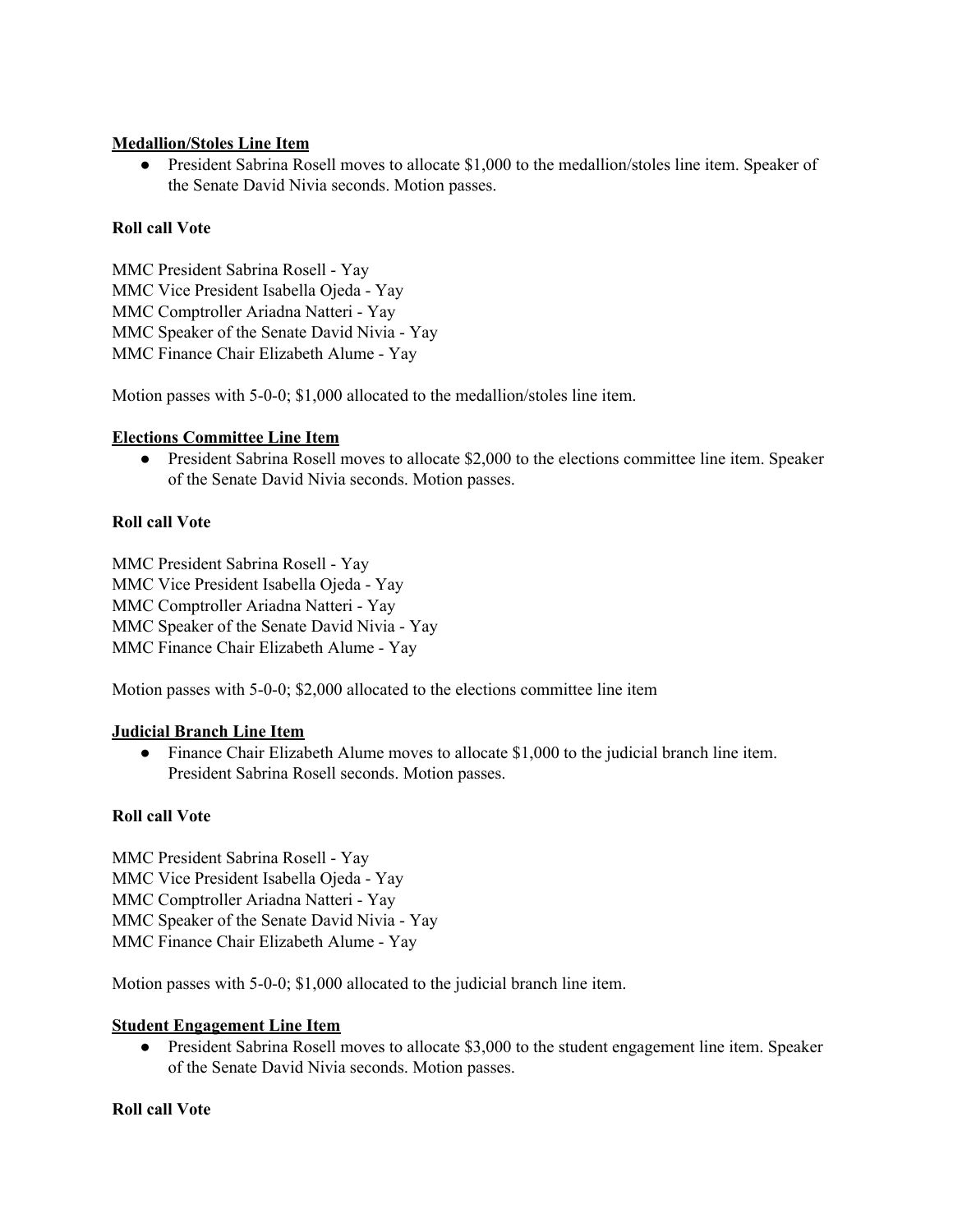MMC President Sabrina Rosell - Yay MMC Vice President Isabella Ojeda - Yay MMC Comptroller Ariadna Natteri - Yay MMC Speaker of the Senate David Nivia - Yay MMC Finance Chair Elizabeth Alume - Yay

Motion passes with 5-0-0; \$3,000 allocated to the student engagement line item

### **Retreat Line Item**

● President Sabrina Rosell moves to allocate \$0 to the retreat line item. Speaker of the Senate David Nivia seconds. Motion passes.

### **Roll call Vote**

MMC President Sabrina Rosell - Yay MMC Vice President Isabella Ojeda - Yay MMC Comptroller Ariadna Natteri - Yay MMC Speaker of the Senate David Nivia - Yay MMC Finance Chair Elizabeth Alume - Yay

Motion passes with 5-0-0p; \$0 allocated to the retreat line item.

### **Executive Board Line Item**

• President Sabrina Rosell moves to allocate \$2,000 to the executive board line item. Speaker of the Senate David Nivia seconds. Motion passes.

### **Roll call Vote**

MMC President Sabrina Rosell - Yay MMC Vice President Isabella Ojeda - Yay MMC Comptroller Ariadna Natteri - Yay MMC Speaker of the Senate David Nivia - Yay MMC Finance Chair Elizabeth Alume - Yay

Motion passes with 5-0-0; \$2,000 allocated to the executive board line item.

### **Comptroller Discretionary Line Item**

● President Sabrna Rosell moves to allocate \$2,000 to the comptroller discretionary line item. Speaker of the Senate David Nivia seconds. Motion passes.

### **Roll call Vote**

MMC President Sabrina Rosell - Yay MMC Vice President Isabella Ojeda - Yay MMC Comptroller Ariadna Natteri - Yay MMC Speaker of the Senate David Nivia - Yay MMC Finance Chair Elizabeth Alume - Yay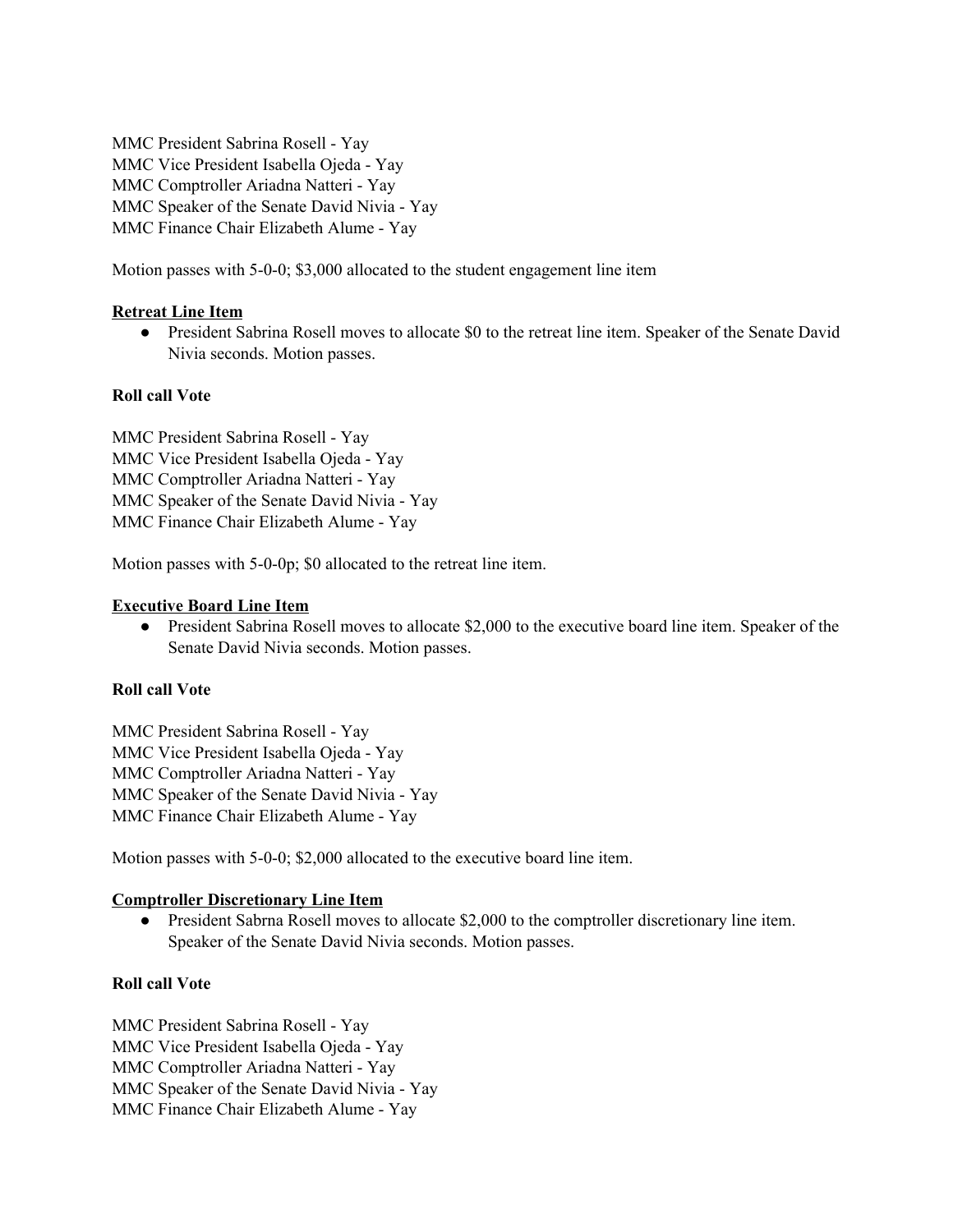Motion passes with 5-0-0; \$2,000 allocated to the comptroller discretionary line item

• President Sabrina Rosell moves to allocate \$703,315 to SGC MMC. Speaker of the Senate David Nivia seconds. Motion passes.

### **Roll call Vote**

MMC President Sabrina Rosell - Yay MMC Vice President Isabella Ojeda - Yay MMC Comptroller Ariadna Natteri - Yay MMC Speaker of the Senate David Nivia - Yay MMC Finance Chair Elizabeth Alume - Yay

Motion passes with 5-0-0; \$703,315 allocated to SGC MMC

# **SGA Main Office**

• President Sabrina Rosell moves to allocate \$115,000 to SGA Main Office. Speaker of the Senate David Nivia seconds. Motion passes.

### **Roll call Vote**

MMC President Sabrina Rosell - Yay MMC Vice President Isabella Ojeda - Yay MMC Comptroller Ariadna Natteri - Yay MMC Speaker of the Senate David Nivia - Yay MMC Finance Chair Elizabeth Alume - Yay

Motion passes with 5-0-0; \$115,000 allocated to SGA Main Office

### **Student Programming Council**

• President Sabrina Rosell moves to allocate \$549,120, which includes the \$5,275 online request, to the Student Programming Council. Finance Chair Elizabeth Alume seconds. Motion passes

# **Roll call Vote**

MMC President Sabrina Rosell - Yay MMC Vice President Isabella Ojeda - Yay MMC Comptroller Ariadna Natteri - Yay MMC Speaker of the Senate David Nivia - Yay MMC Finance Chair Elizabeth Alume - Yay

Motion passes with 5-0-0; \$549,120, with online request of \$5,275 already included, is allocated to Student Programming Council

### **Upsilon Pi Epsilon**

• Finance Chair Elizabeth Alume moves to allocate \$0 Upsilon Pi Epsilon. Speaker of the Senate